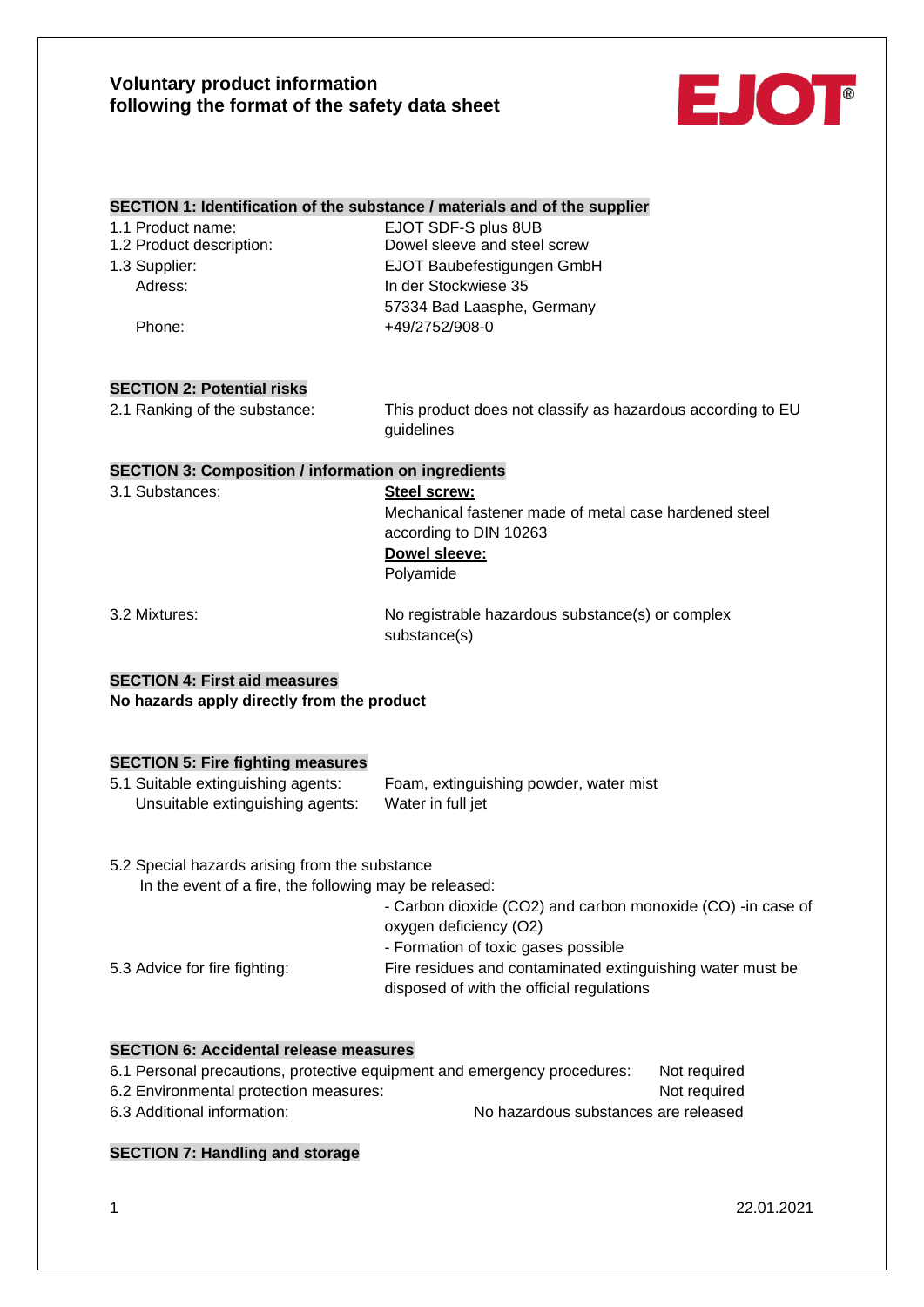

| 7.1 Protective measures for safe handling: |  |  |  |
|--------------------------------------------|--|--|--|
|--------------------------------------------|--|--|--|

No special measures required

7.2 Conditions for safe storage taking incompatibilities into account: Protect from heat and direct

sunlight. Dry storage

| SECTION 8: Exposure control and limitation / personal protective equipment |  |  |  |
|----------------------------------------------------------------------------|--|--|--|
|----------------------------------------------------------------------------|--|--|--|

8.1 Parameters to be monitored: None 8.2 Limitation and monitoring of exposure: None 8.3 Personal protective equipment: None

## **SECTION 9: Physical and chemical properties**

9.1.1 Additional information

9.1 Information on the basic physical and chemical properties of the dowel sleeve Form: Granulate, solid Colour: different, customer dependend Scent: Scent: almost odourless, typical of paraffin wax

| 9. I. I Additional Information        |                                  |
|---------------------------------------|----------------------------------|
| -Melting point/melting range:         | $200 - 240^{\circ}$ C            |
| -boiling point/boiling range:         | Not applicable                   |
| -Flash point:                         | Not applicable                   |
| -Self-ignitability:                   | The product is not self-igniting |
| -Explosion hazard:                    | The product is not explosive     |
| -Solubility / Miscibility with Water: | Insoluble                        |
|                                       |                                  |

9.2 Information on the basic physical and chemical properties of the steel screw Form: mostly cylindrical Colour: shiny metallic Scent: Scent: almost odourless, but typical of mineral oil for oiled fasteners

| 9.2.1 Additional information          |                                  |
|---------------------------------------|----------------------------------|
| -Melting point/melting range:         | Not applicable                   |
| -boiling point/boiling range:         | Not applicable                   |
| -Flash point:                         | Not applicable                   |
| -Self-ignitability:                   | The product is not self-igniting |
| -Explosion hazard:                    | The product is not explosive     |
| -Solubility / Miscibility with Water: | Insoluble                        |

## **SECTION 10: Stability and reactivity**

| 10.1 Stability:              | The product is stable under normal handling                                              |
|------------------------------|------------------------------------------------------------------------------------------|
| 10.2 Conditions to avoid:    | Excessive heat, direct sunlight                                                          |
| 10.5 Incompatible materials: | No incompatibility known                                                                 |
|                              | 10.6 Hazardous decomposition products: No dangerous decomposition products known at room |
|                              | temperature                                                                              |

# **SECTION 11: Toxicological information**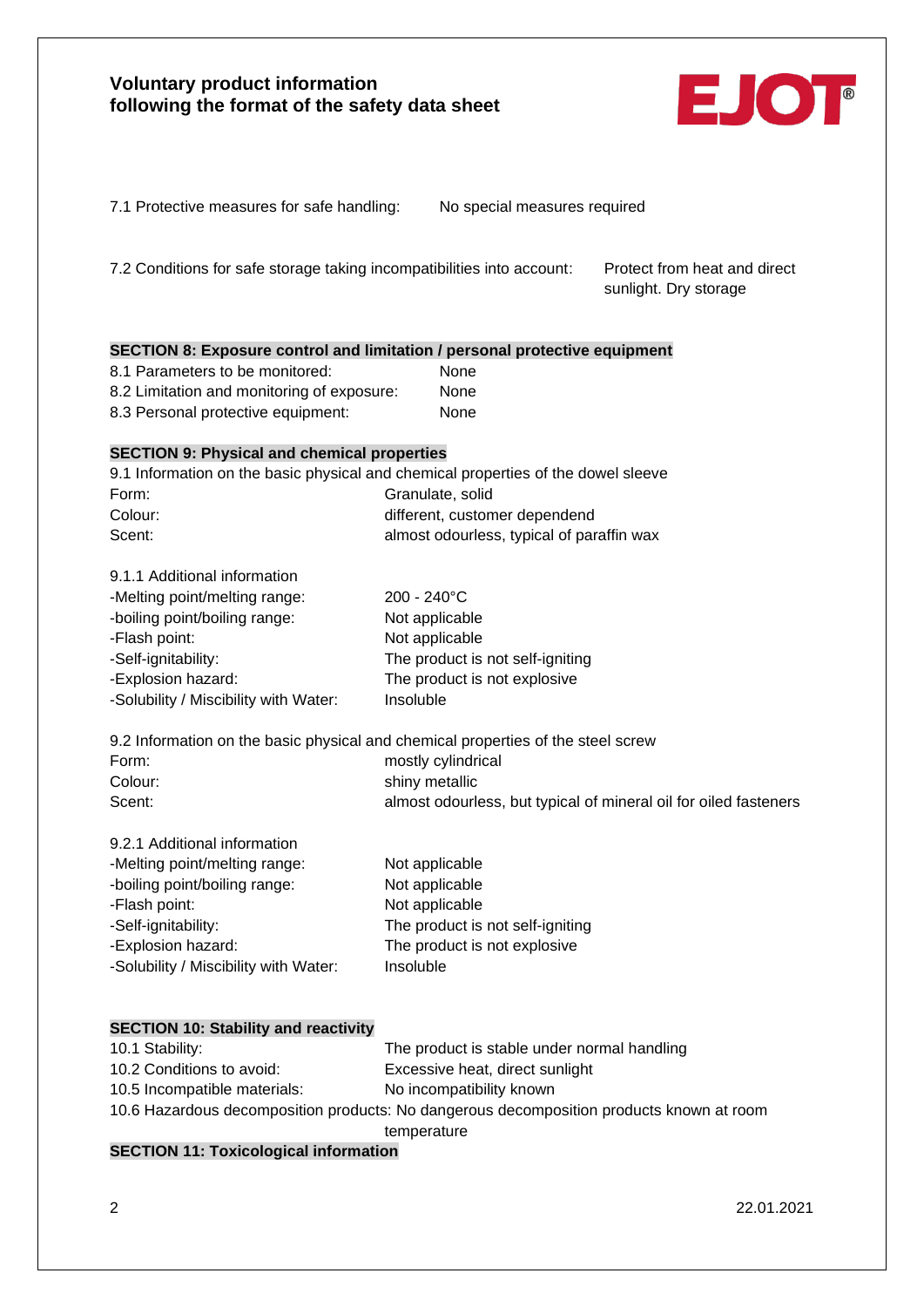

11.1 Information on toxicological effects:

| Acute toxicity:                       | None                                                                                                                                                     |
|---------------------------------------|----------------------------------------------------------------------------------------------------------------------------------------------------------|
| Primary irritant effect:              |                                                                                                                                                          |
| -on skin                              | No irritant effect                                                                                                                                       |
| -on eye                               | No irritant effect                                                                                                                                       |
| Sensitisation:                        | No sensitising effect known                                                                                                                              |
| Additional toxicological information: | According to our experience and the information available to us,<br>the product does not cause any harmful effects when handled<br>and used as intended. |

## **SECTION 12: Environmental information**  12.1 Ecotoxicity: Not specified

| $12.1$ $\pm 00.0$                                         |                                                                | .                                                               |  |
|-----------------------------------------------------------|----------------------------------------------------------------|-----------------------------------------------------------------|--|
| 12.2 Data on elimination (persistence and degradability): | Not specified                                                  |                                                                 |  |
| 12.3 Behaviour in environmental compartments:             |                                                                | Not specified                                                   |  |
|                                                           |                                                                |                                                                 |  |
| 12.4 Mobility and bioaccumulation potential:              |                                                                | No dangerous bioaccumulation occurs                             |  |
|                                                           |                                                                |                                                                 |  |
| 12.5 Stability and degradability:                         |                                                                | The substance has no harmful effects on the environment, in     |  |
|                                                           | nature as a foreign substance with very slow biodegradability. |                                                                 |  |
|                                                           | Insoluble in water.                                            |                                                                 |  |
|                                                           |                                                                |                                                                 |  |
| 12.6 General information:                                 |                                                                | The product is not toxic, but small particles may have physical |  |
|                                                           | effects on aquatic and terrestrial organisms.                  |                                                                 |  |
|                                                           |                                                                |                                                                 |  |
| 12.7 Results of PBT-Evaluation:                           | Not specified                                                  |                                                                 |  |
|                                                           |                                                                |                                                                 |  |
| 12.8 Other negative effects:                              | The product is not considered harmful or dangerous.            |                                                                 |  |
|                                                           |                                                                |                                                                 |  |
| <b>SECTION 13: Disposal instructions</b>                  |                                                                |                                                                 |  |
| 13.1 Waste treatment process:                             | Contact waste exchanges about recycling.                       |                                                                 |  |
|                                                           | Contact manufacturer for recycling.                            |                                                                 |  |
|                                                           | Can be reused after refurbishment.                             |                                                                 |  |
| 13.2 European Waste Catalogue (EAK, EWC, CED)             |                                                                |                                                                 |  |
|                                                           | 070213 Plastic waste from (MFSU) of plastics                   |                                                                 |  |
|                                                           | 170405 Steel screw                                             |                                                                 |  |
|                                                           |                                                                |                                                                 |  |
| 13.3 Uncleaned packaging:                                 | See waste treatment process                                    |                                                                 |  |
|                                                           |                                                                |                                                                 |  |
| 13.4 Recommendation:                                      |                                                                | The packaging is recycled in accordance with the Waste          |  |
|                                                           | Management Act.                                                |                                                                 |  |

# **SECTION 14: Transport information**